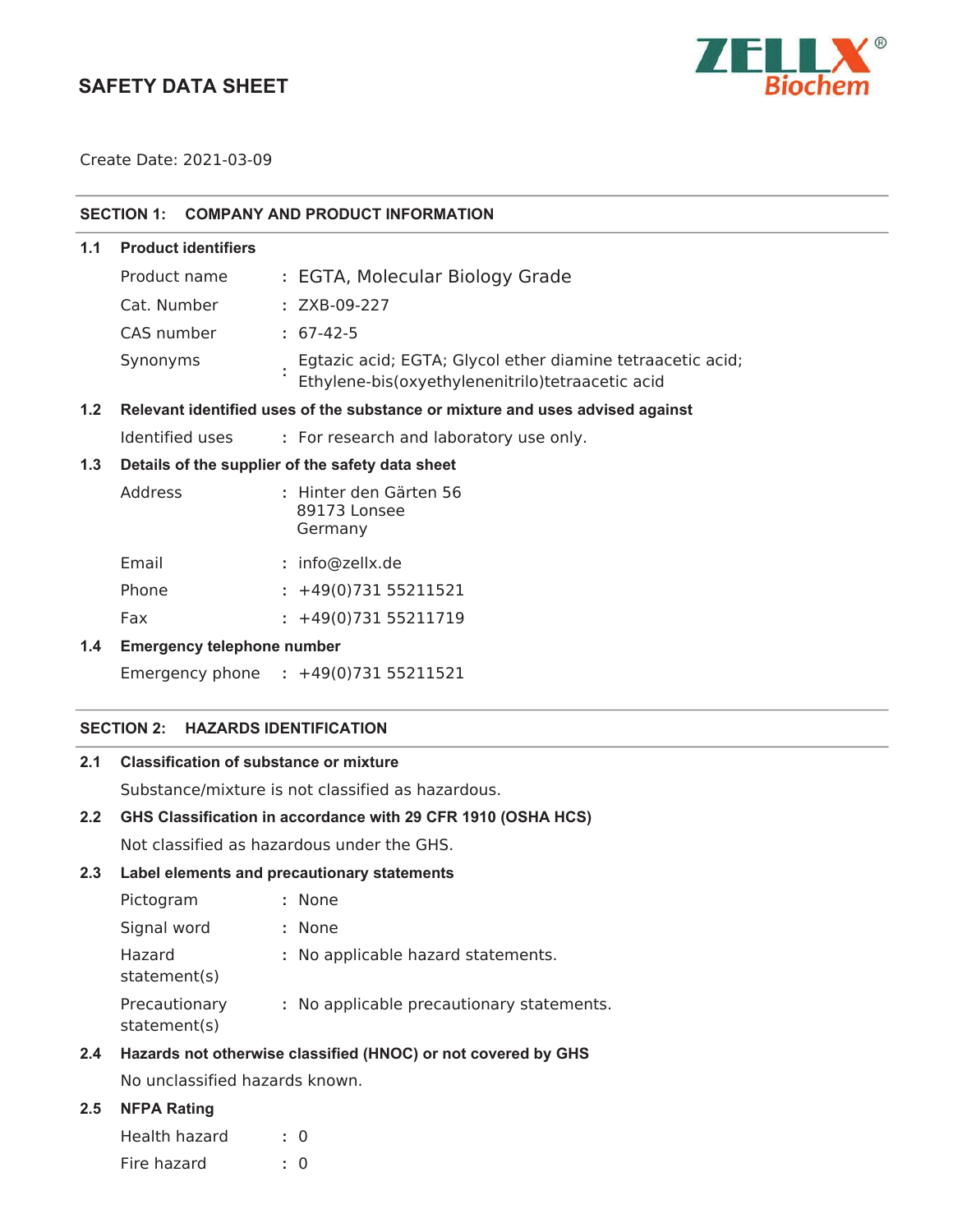Reactivity hazard **:** 0

# **2.6 HMIS Rating**

| Health hazard            |    | $\cdot$ 1 |
|--------------------------|----|-----------|
| Chronic health<br>hazard |    |           |
| Reactivity hazard        | к. | 0         |
| Flammability             |    | 0         |
| Physical hazard          |    | 0         |

# **SECTION 3: COMPOSITION/INFORMATION ON INGREDIENTS**

#### **3.1 Substances**

| Substance                                              | CAS#    | EC#       | Concentration    |
|--------------------------------------------------------|---------|-----------|------------------|
| <b>EGTA</b><br>$M.F: C14H24N2O10$<br>M.W: 380.35 g/mol | 67-42-5 | 200-651-2 | Not<br>Available |

# **3.2 Hazardous components & classification**

No chemicals or constituents are known to be present that require disclosure under applicable regulations.

# **SECTION 4: FIRST AID MEASURES**

#### **4.1 Description of first aid measures**

#### **General advice**

Consult a physician if symptoms are severe or persistent. Provide this data sheet to medical personnel. If product is spilled or leaked, evacuate area.

#### **In case of inhalation**

If inhaled, move person to fresh air and monitor breathing. If not breathing, give artificial ventilation. Consult a physician if symptoms are severe or persistent.

# **In case of skin contact**

Immediately wash with excess soap and water. If spilled on clothing, remove all affected clothing. Consult a physician if symptoms are severe or persistent.

#### **In case of eye contact**

Flush eyes with water or eye wash solution as a precaution for 15 minutes. Consult a physician if symptoms are severe or persistent.

# **In case of ingestion**

Only induce vomiting if recommended by medical personnel. If subject is unconscious, do not give anything by mouth. If conscious, rinse mouth with water. Consult a physician if symptoms are severe or persistent.

#### **4.2 Most important symptoms and effects, both acute and delayed**

All known important symptoms are described in Section 2 and/or Section 11. No other important symptoms to report.

#### **4.3 Indication of any immediate medical attention and special treatment needed**

No special treatment indicated. Provide treatment in accordance with exhibited systems.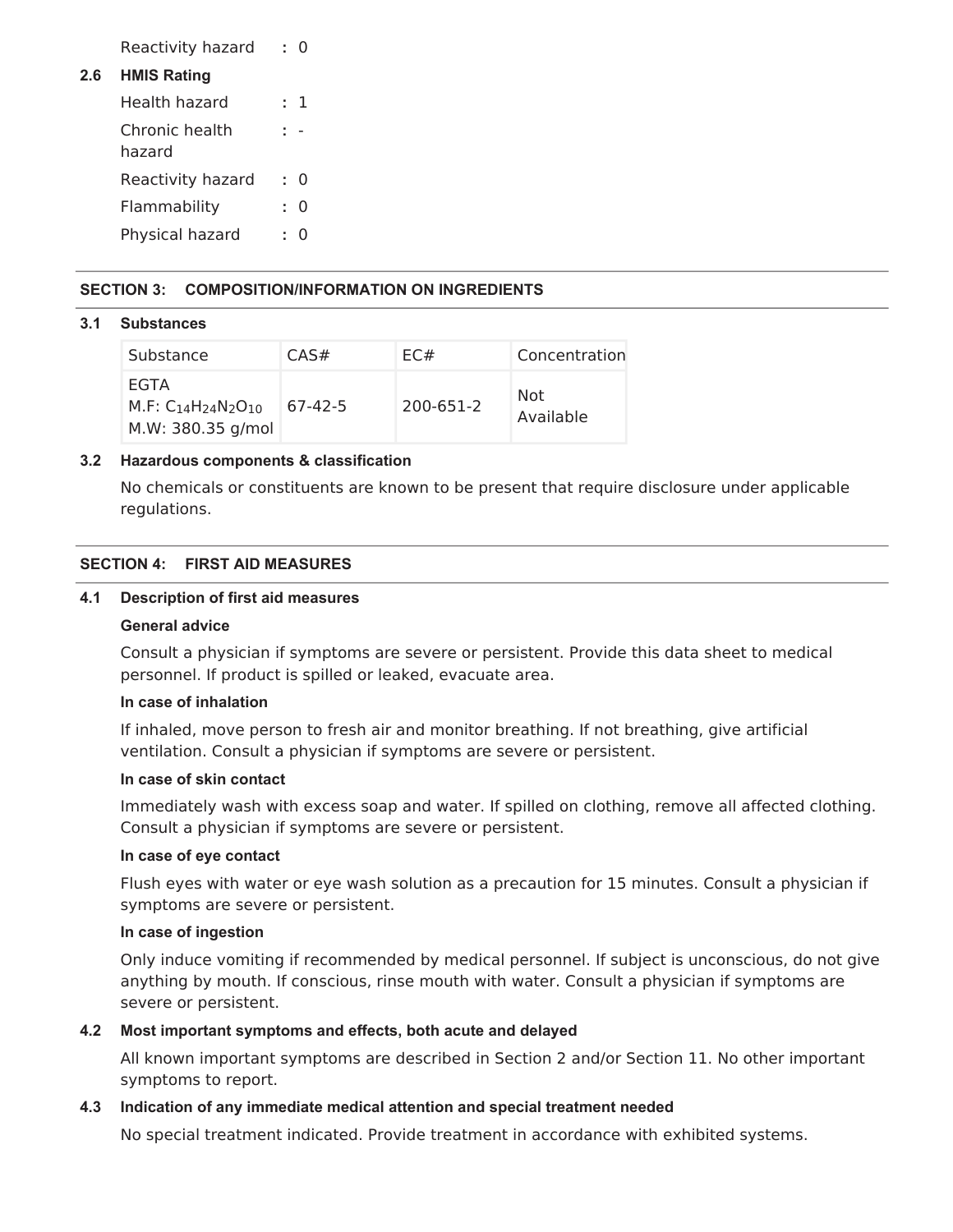# **SECTION 5: FIREFIGHTING MEASURES**

#### **5.1 Suitable extinguishing media**

Water spray, alcohol-resistant foam, dry chemical, and carbon dioxide extinguishers are suitable.

#### **5.2 Unsuitable extinguishing media**

No known unsuitable extinguishing media.

# **5.3 Special hazards arising from the substance**

Carbon oxides, nitrogen oxides (NOx)

#### **5.4 Advice for firefighters**

Wear protective gear, such as self-contained breathing apparatus, if necessary

#### **SECTION 6: ACCIDENTAL RELEASE MEASURES**

#### **6.1 Personal precautions, protective equipment and emergency procedures**

Provide suitable ventilation. Use any necessary personal protective equipment. Avoid contact with skin and eyes, and avoid creation and inhalation of vapor or dust. Keep all unnecessary personnel away.

#### **For personal protection see section 8**

#### **6.2 Environmental precautions**

Prevent product from entering public sewers and waterways.

# **6.3 Methods and material for containment and cleaning up**

Sweep up any spilled product. Keep in suitable, closed containers for disposal. **For proper disposal see section 13**

#### **SECTION 7: HANDLING AND STORAGE**

# **7.1 Precautions for safe handling**

Provide suitable ventilation. Wear any necessary personal protective equipment. **For precautions see section 2**

#### **7.2 Conditions for safe storage, including any incompatibilities**

Storage conditions **:** Store upright, closed container in arid, ventilated environment.

Incompatible materials **:** Strong oxidizing agents are incompatible with this product.

#### **SECTION 8: EXPOSURE CONTROLS/PERSONAL PROTECTION**

#### **8.1 Control parameters**

This product is not known to contain any substances with occupational exposure limit values.

#### **8.2 Engineering controls**

Follow good industrial hygiene and safety practices when handling product.

# **8.3 Personal protective equipment**

Eye/face protection **:** Use only government-approved safety glasses with side-shields.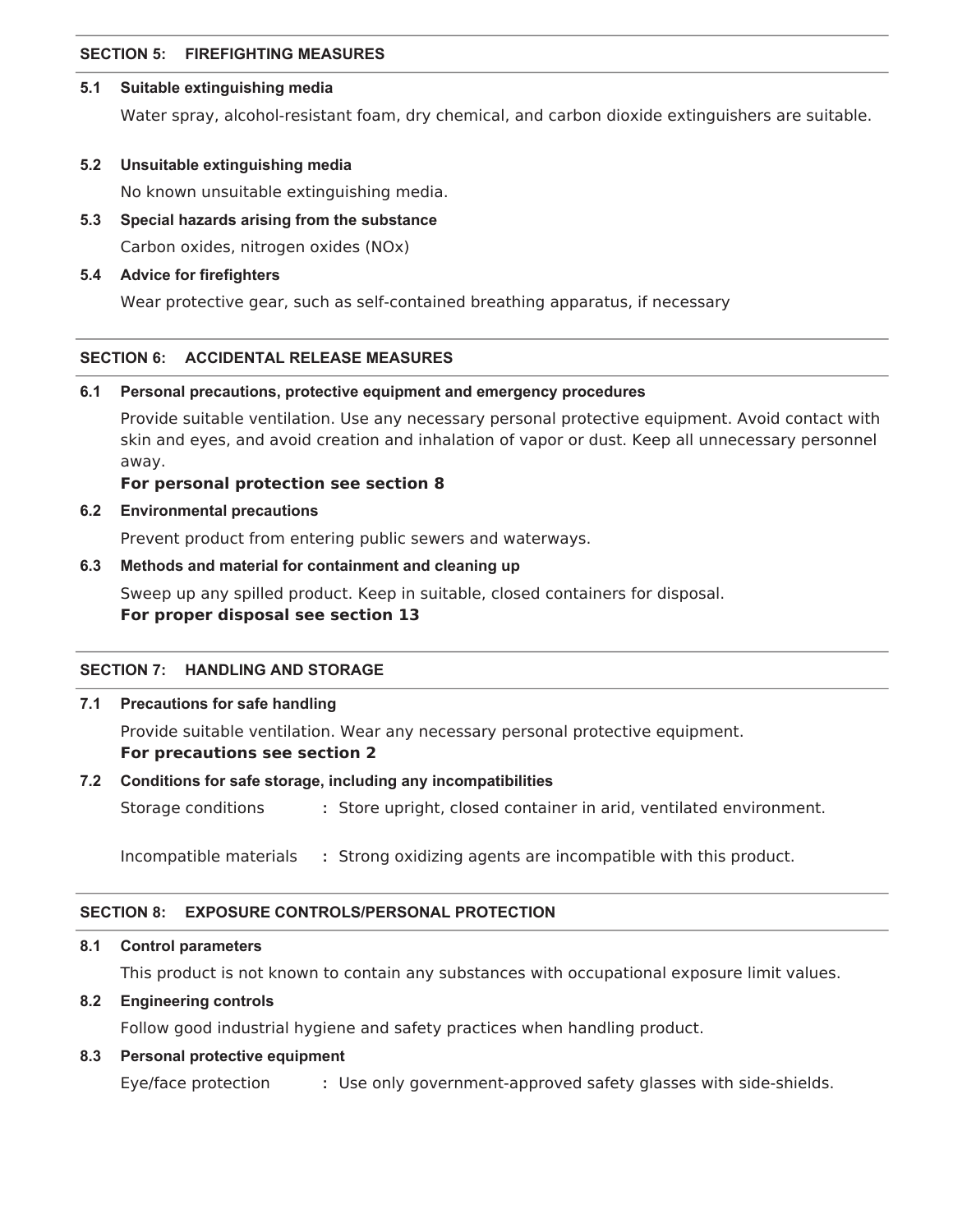| Skin protection                   | : Use gloves when handling product. Inspect gloves before use to<br>ensure suitability for use. Remove without exposing skin to the gloves<br>outer surface. Discard used gloves according to all pertinent laws<br>and/or current good practices (cGXP). Wash hands with soap and<br>water. |
|-----------------------------------|----------------------------------------------------------------------------------------------------------------------------------------------------------------------------------------------------------------------------------------------------------------------------------------------|
| Body protection                   | : Wear appropriate clothing. Ensure clothing is in good condition, with<br>no holes or tears. When selecting clothing, consider the concentration<br>and amount of substance to be handled.                                                                                                  |
| Respiratory protection            | : Use only approved respirators and components which comply with<br>CDC and NIOSH (US) or CEN (EU) regulations. Required only when<br>vapors or aerosols are created.                                                                                                                        |
| exposure                          | Control of environmental: Prevent product from entering the environment, especially through<br>public sewers or waterways.                                                                                                                                                                   |
| General hygiene<br>considerations | : Comply with general industrial hygiene practice guidelines.                                                                                                                                                                                                                                |

# **SECTION 9: PHYSICAL AND CHEMICAL PROPERTIES**

**u)** Explosive properties **:** Not available

| 9.1          | Information on basic physical and chemical properties |  |                   |  |  |  |
|--------------|-------------------------------------------------------|--|-------------------|--|--|--|
| a)           | Appearance                                            |  | : White           |  |  |  |
| b)           | Physical states                                       |  | : Solid           |  |  |  |
| C)           | Odor                                                  |  | : Not available   |  |  |  |
| d)           | Odor threshold                                        |  | : Not available   |  |  |  |
| e)           | Melting point                                         |  | $: 241^{\circ}$ C |  |  |  |
| f)           | Boiling point range                                   |  | : Not available   |  |  |  |
| g)           | pH                                                    |  | : Not available   |  |  |  |
| h)           | Density                                               |  | : Not available   |  |  |  |
| $\mathbf{i}$ | Flash point                                           |  | : Not available   |  |  |  |
| j)           | Evaporation rate                                      |  | : Not available   |  |  |  |
| k)           | Flammability                                          |  | : Not available   |  |  |  |
| $\vert$      | Upper/lower flammability or<br>explosive limits:      |  | : Not available   |  |  |  |
| m)           | Vapor pressure                                        |  | : Not available   |  |  |  |
| n)           | Vapor density                                         |  | : Not available   |  |  |  |
| $\mathsf{o}$ | Relative density                                      |  | : Not available   |  |  |  |
| p)           | Water solubility                                      |  | : Not available   |  |  |  |
| q)           | Partition<br>coefficient:n-octanol/water              |  | : Not available   |  |  |  |
| r)           | Autoignition temperature                              |  | : Not available   |  |  |  |
| s)           | Decomposition temperature                             |  | : Not available   |  |  |  |
| t)           | Kinematic viscosity                                   |  | : Not available   |  |  |  |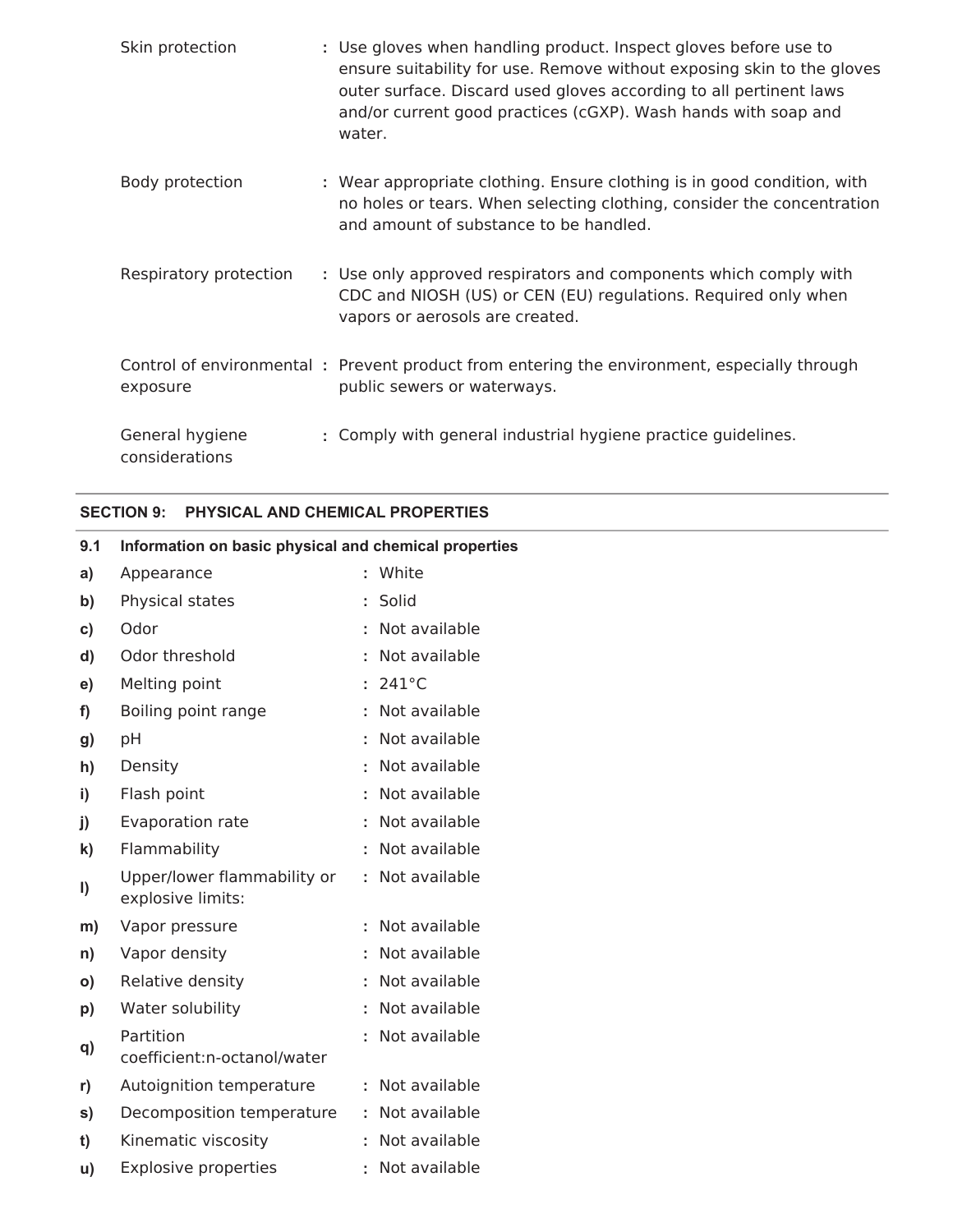| V) | Oxidizing properties | : Not available |
|----|----------------------|-----------------|
|----|----------------------|-----------------|

- **w)** Solubility in other solvents **:** Not available
- **x)** Surface tension **:** Not available

# **SECTION 10: STABILITY AND REACTIVITY**

#### **10.1 Reactivity**

No special reactivity is known.

# **10.2 Chemical stability**

Product is stable when stored and used as recommended.

# **10.3 Stability note(s)**

No special or unusual instability known.

# **10.4 Polymerization**

No known polymerization.

# **10.5 Possibility of hazardous reactions**

No hazardous reactions are known.

# **10.6 Incompatible materials**

Strong oxidizing agents are incompatible with this product.

# **10.7 Hazardous decomposition products**

Under normal conditions of storage and use, hazardous decomposition products should not be produced.

# **SECTION 11: TOXICOLOGICAL INFORMATION**

#### **11.1 Acute toxicity**

LD50 Oral **:** Rat - 3587 mg/kg

LD50 Dermal **:** No toxicity data available.

LC50 Inhalation **:** No toxicity data available.

# **11.2 Skin corrosion/irritation**

No skin/corrosion irritation data available.

# **11.3 Serious eye damage/eye irritation**

No eye damage/irritation data available.

#### **11.4 Respiratory or skin sensitization**

No sensitization data available.

# **11.5 Germ cell mutagenicity**

No mutagenicity data available.

#### **11.6 Carcinogenicity**

| IARC. | : Product and components are not regulated by the IARC.  |
|-------|----------------------------------------------------------|
| ACGIH | : Product and components are not regulated by the ACGIH. |
| NTP   | : Product and components are not regulated by the NTP.   |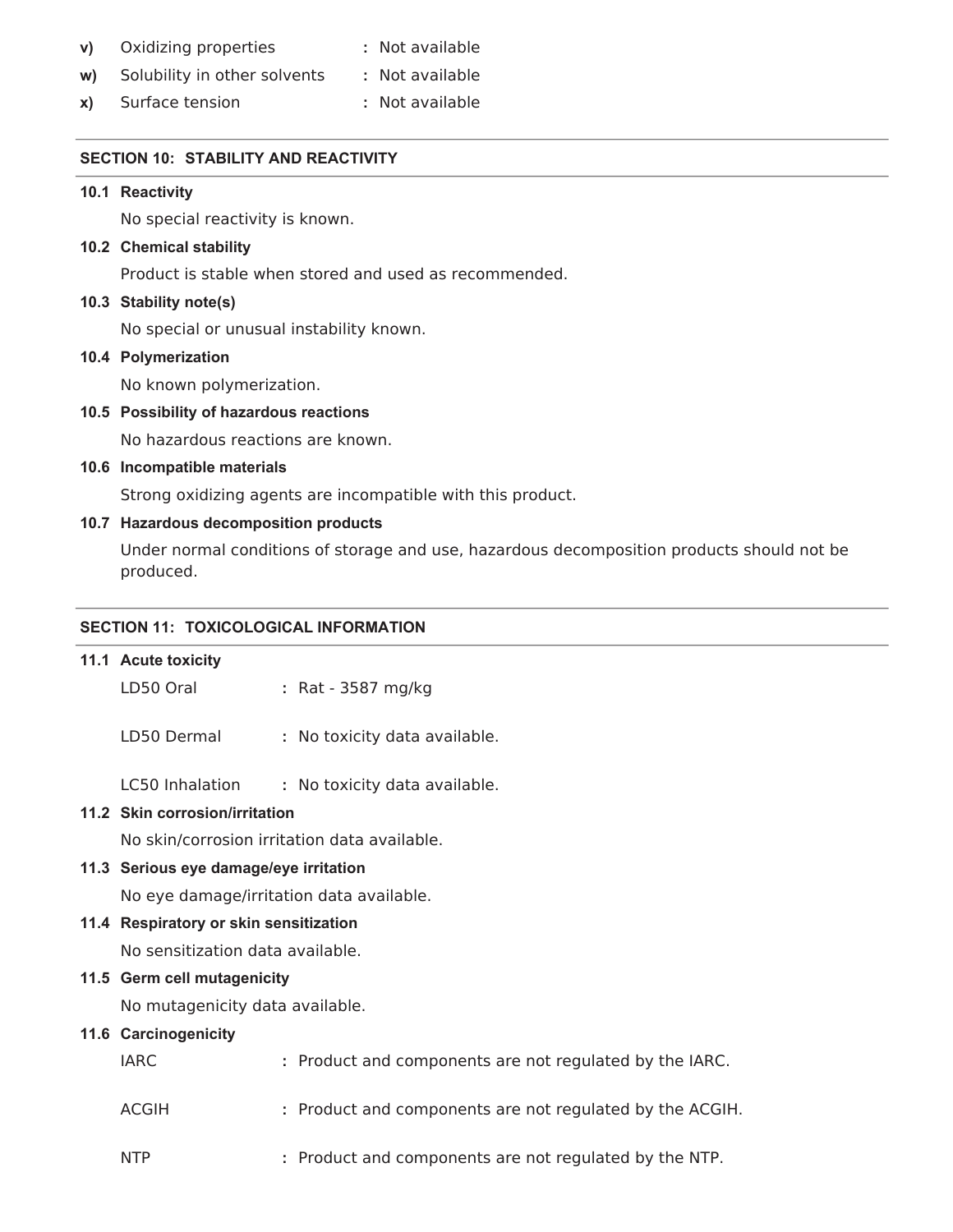OSHA **:** Product and components are not regulated by OSHA.

**11.7 Reproductive toxicity**

No reproductive toxicity data available.

**11.8 Specific target organ toxicity – single exposure**

No specific organ toxicity data available.

**11.9 Specific target organ toxicity – repeated exposure**

No specific organ toxicity data available.

# **11.10Aspiration hazard**

No aspiration hazard data available.

# **11.11Additional Information**

RTECS: AH3760000.

# **SECTION 12: ECOLOGICAL INFORMATION**

# **12.1 Toxicity**

No ecological toxicity data available.

**12.2 Aquatic toxicity**

No aquatic toxicity data available.

**12.3 Persistence and degradability**

No persistence/degradability data available.

**12.4 Bioaccumulative potential**

No bioaccumulation data available.

**12.5 Mobility in soil**

No soil mobility data available.

**12.6 Results of PBT and vPvB assessment**

PBT/vPvB assessment not available as chemical safety assessment is not required/was not conducted.

#### **12.7 Other adverse effect**

No other adverse effect data available.

# **SECTION 13: DISPOSAL CONSIDERATIONS**

# **13.1 Product**

Chemical waste generators must determine whether a discarded chemical is classified as a hazardous waste. Chemical waste generators must also consult and adhere to local, regional, and national hazardous waste regulations to ensure complete and accurate classification.

#### **13.2 Packaging**

Packaging should be disposed of in the same manner as unused product.

# **13.3 Recommendation**

Disposal must be made according to official regulations.

# **SECTION 14: TRANSPORTATION INFORMATION**

# **14.1 DOT (US)**

Not a dangerous good under DOT(US) regulations.